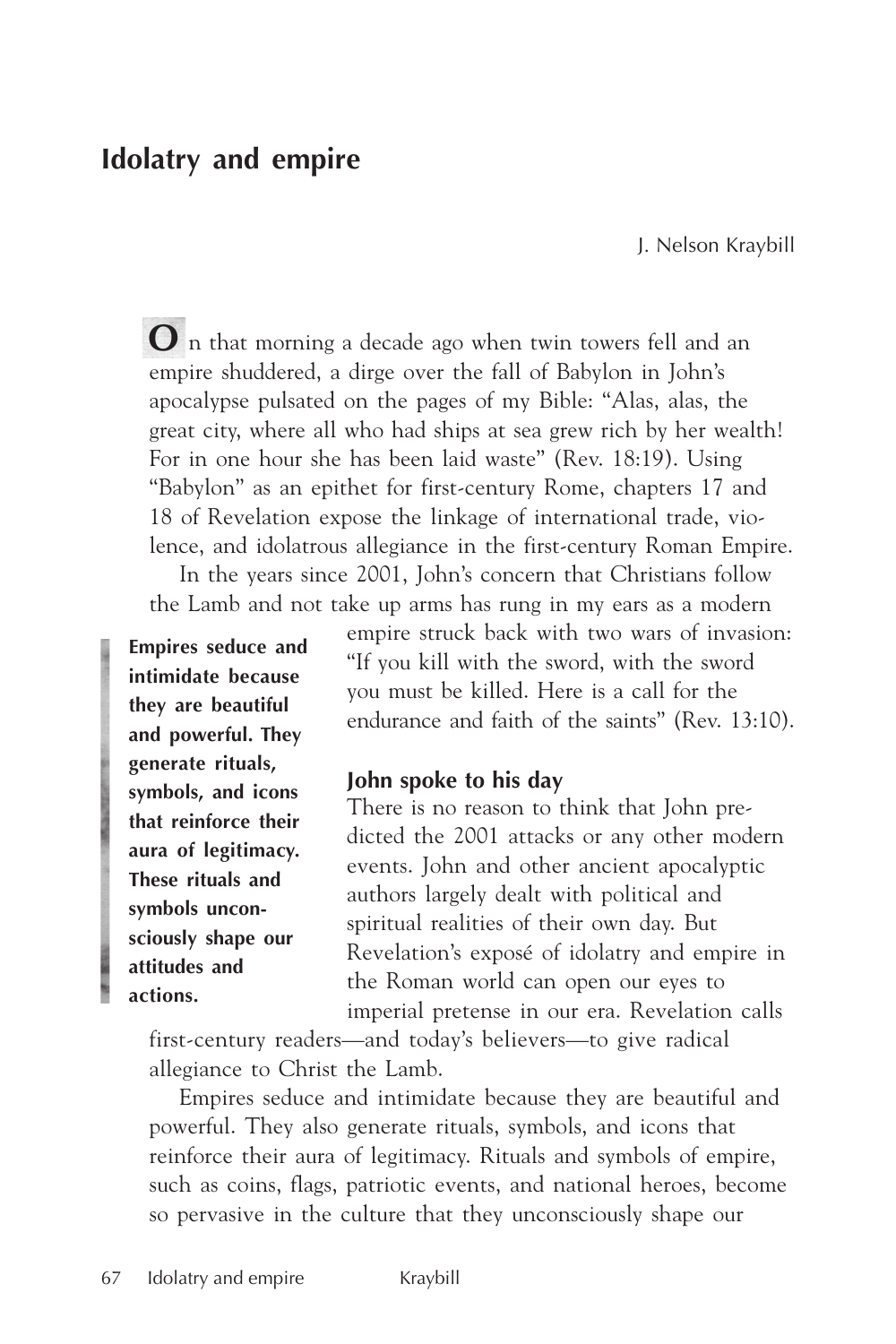attitudes and actions. Christian worship of God and the Lamb is essential to counter the spirit of violence, greed, and arrogance that undergirds empire. Worship reminds us that our allegiance is to the global reign of God, not primarily to nation, ethnic group, or class.

## **Seeing empire from a distance**

It often is easier to identify idolatrous claims of empire from a distance than to see them in our immediate surroundings. The crass nature of eighteenth-century imperial ideology, for example, is evident to us in "Rule Britannia," a song is still played today:

> *When Britain first, at heaven's command, arose from out the azure main . . . This was the charter, the charter of the land, and guardian angels sang this strain: Rule Britannia! Britannia rule the waves! Britons never, never, never shall be slaves!*

Subsequent verses laud the freedom and majesty of Britain, and chortle over the "dread and envy" of other nations. These are classic imperial claims: divine mandate, glorious origins, and invincibility. John of Patmos saw the same qualities in Babylon/ Rome, which "glorified herself and lived luxuriously." Rome smugly said, "I rule as a queen; I am no widow, and I will never see grief" (Rev. 18:7).

### **Rome broadcast arrogance**

Such arrogance went all the way back to Caesar Augustus, the first emperor to govern "all the [Roman] world" (Luke 2:1). By 31 BC, General Octavian—soon to be called Caesar Augustus had defeated every opponent and established himself as undisputed ruler of the Mediterranean region. Though not named emperor until 27 BC, Octavian already had well-oiled propaganda mechanisms.

A denarius coin from 31 BC (see fig. 1) portrays Octavian (Caesar Augustus) as a handsome and resolute leader. The reverse depicts Victory, personified as a graceful female figure, striding across the globe. She bears two symbols of victory, a laurel wreath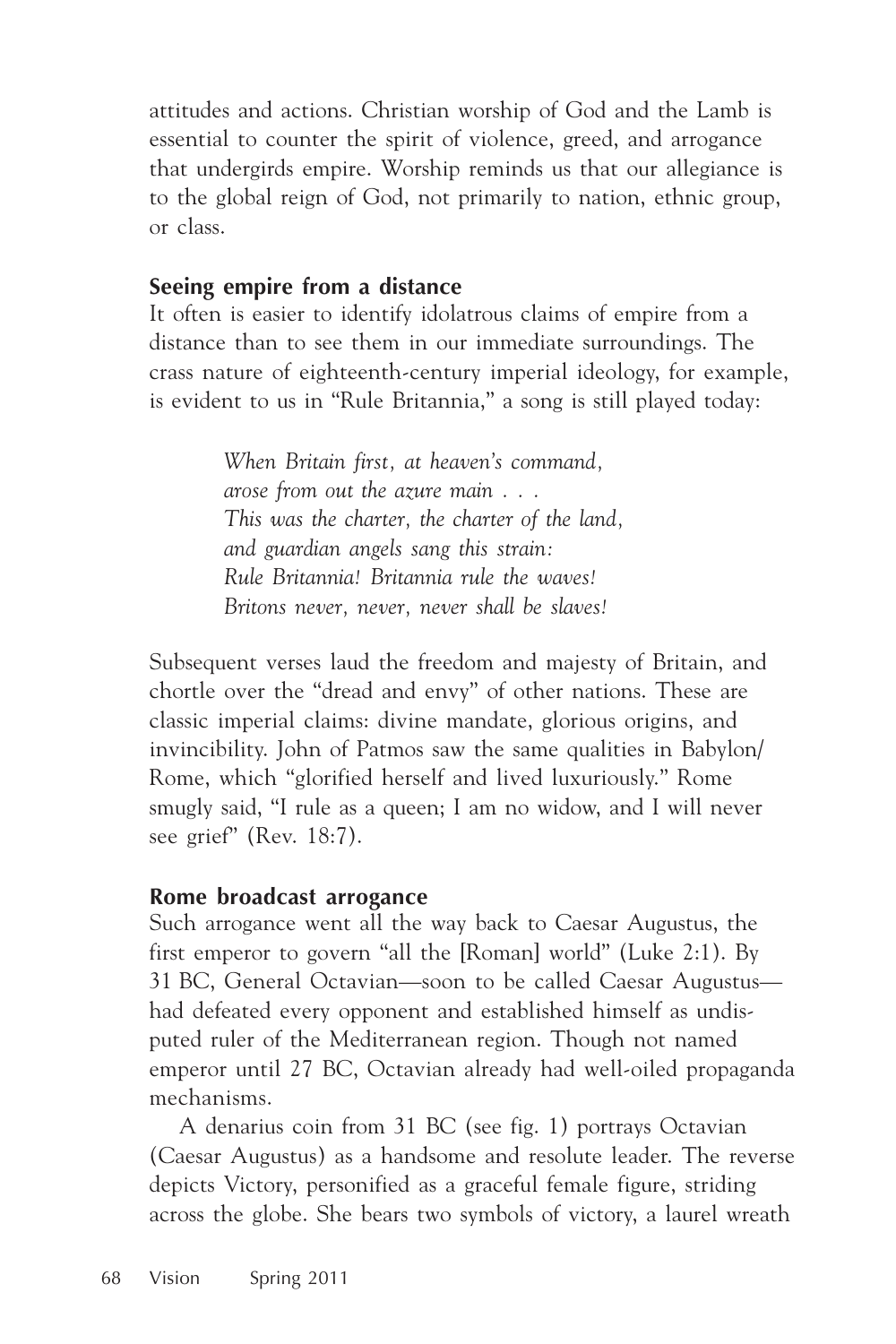and a palm frond. The inscription proclaims CAESAR DIVI F[ilius]—"Caesar, son of the deified one." Octavian claimed the title of divinity because he was the adopted son of Julius Caesar. The Roman senate declared Julius Caesar divine after his assassination, allowing Octavian (Caesar Augustus) to claim the title "son of god."



Fig. 1. Denarius coin depicting Octavian (Caesar Augustus). Image courtesy of Classical Numismatic Group, Inc.

Some subject people in the East, especially in the region where the seven churches of Revelation later emerged, *wanted* to worship Octavian (Caesar Augustus) as a god. After decades of wars and economic upheaval in the Mediterranean region, Octavian brought political stability and opportunity for business to flourish. Entrepreneurs and politicians requested permission from Octavian to set up altars and temples in his honor. Octavian and later emperors recognized the propaganda value of such extravagant expressions of allegiance. Pergamum—one of the seven cities of Revelation—was the first of many cities in the Roman world to erect a temple to worship the goddess Roma (personification of the Roman Empire) *and* Augustus (Octavian).

A *tetradrachm* coin (see fig. 2), minted in first-century Asia Minor, features Emperor Claudius (AD 41–54) on the front and a temple labeled ROM[a] ET AUG[ustus]—"Roma and Augustus" on the reverse. The goddess Fortuna, holding a cornucopia representing abundance, places a crown on the head of Claudius. The emperor carries a scepter, symbol of power. The tableau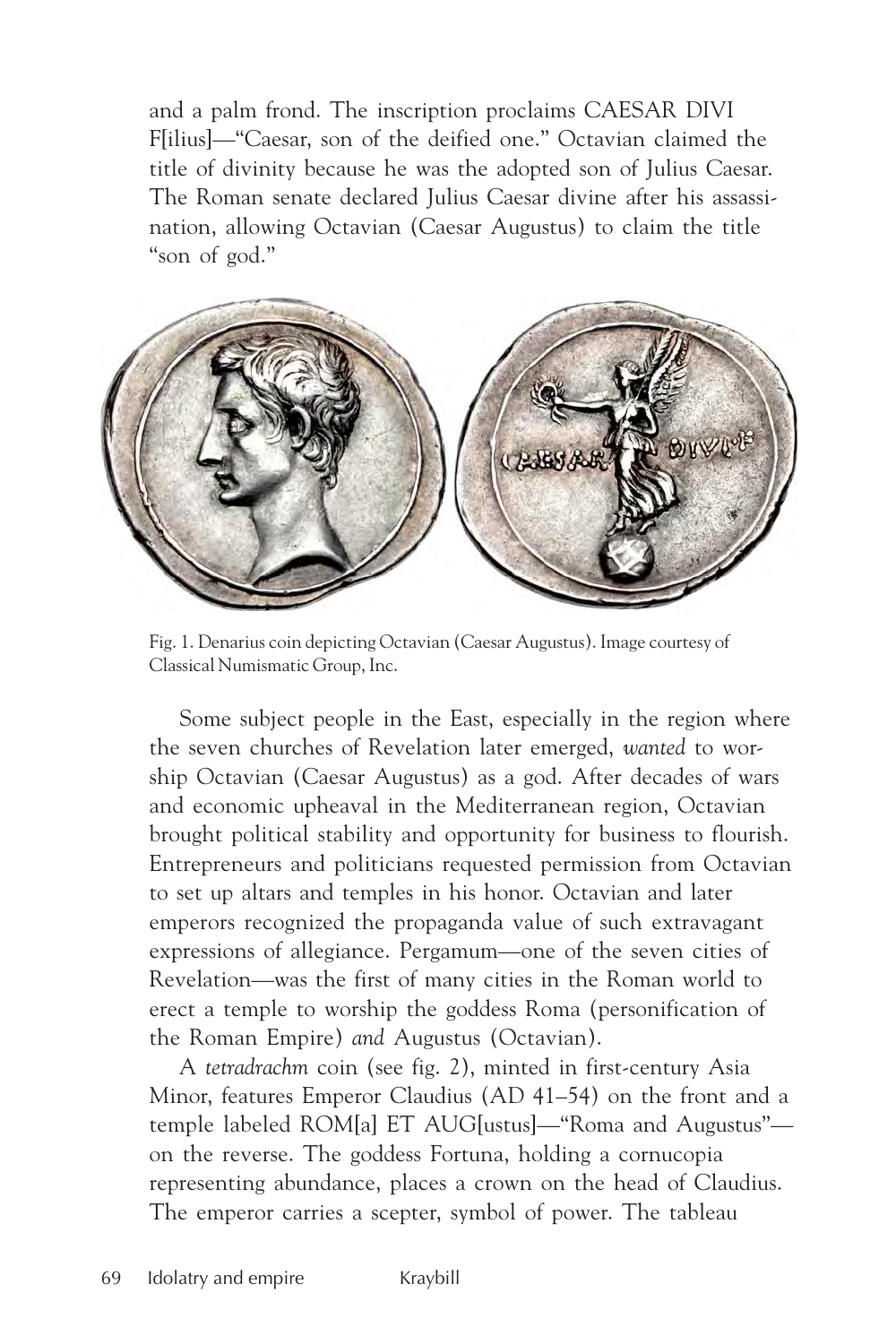portrays emperor worship, which John of Patmos condemns in his vision as a vulgar parody of worship of the living God (Rev. 4:1–11).



Fig. 2. T*etradrachm* coin depicting Emperor Claudius. Image courtesy of Classical Numismatic Group, Inc.

## **Imperial idolatry in a modern capital**

Outright ruler worship seems foreign to us, but something reminiscent surfaced when the United States was an expanding global power in the nineteenth and twentieth centuries. A larger-thanlife marble statue of George Washington, commissioned by the United States Congress in 1832, featured the first president posed like Zeus—naked above the waist, with right arm raised.<sup>1</sup>

A massive 1865 fresco on the ceiling of the United States Capitol rotunda, still there today, shows Washington seated gloriously in the clouds of heaven, a rainbow at his feet. Flanking the first president are female personifications of Liberty and Victory, and thirteen maidens representing the thirteen first states. It is called "The Apotheosis [elevation to divinity] of Washington." The title includes the very Greek word that ancient Romans used to describe the divinization of their emperors!

## **Female personification of empire**

It is perverse that empires, generally patriarchal in character, often use images of women to personify themselves. The Romans called her *Roma,* the British called her *Britannia,* and the United States calls her *Liberty, Progress*, or *Columbia.* These images appear millions of times on coins, stamps, statuary, and official documents.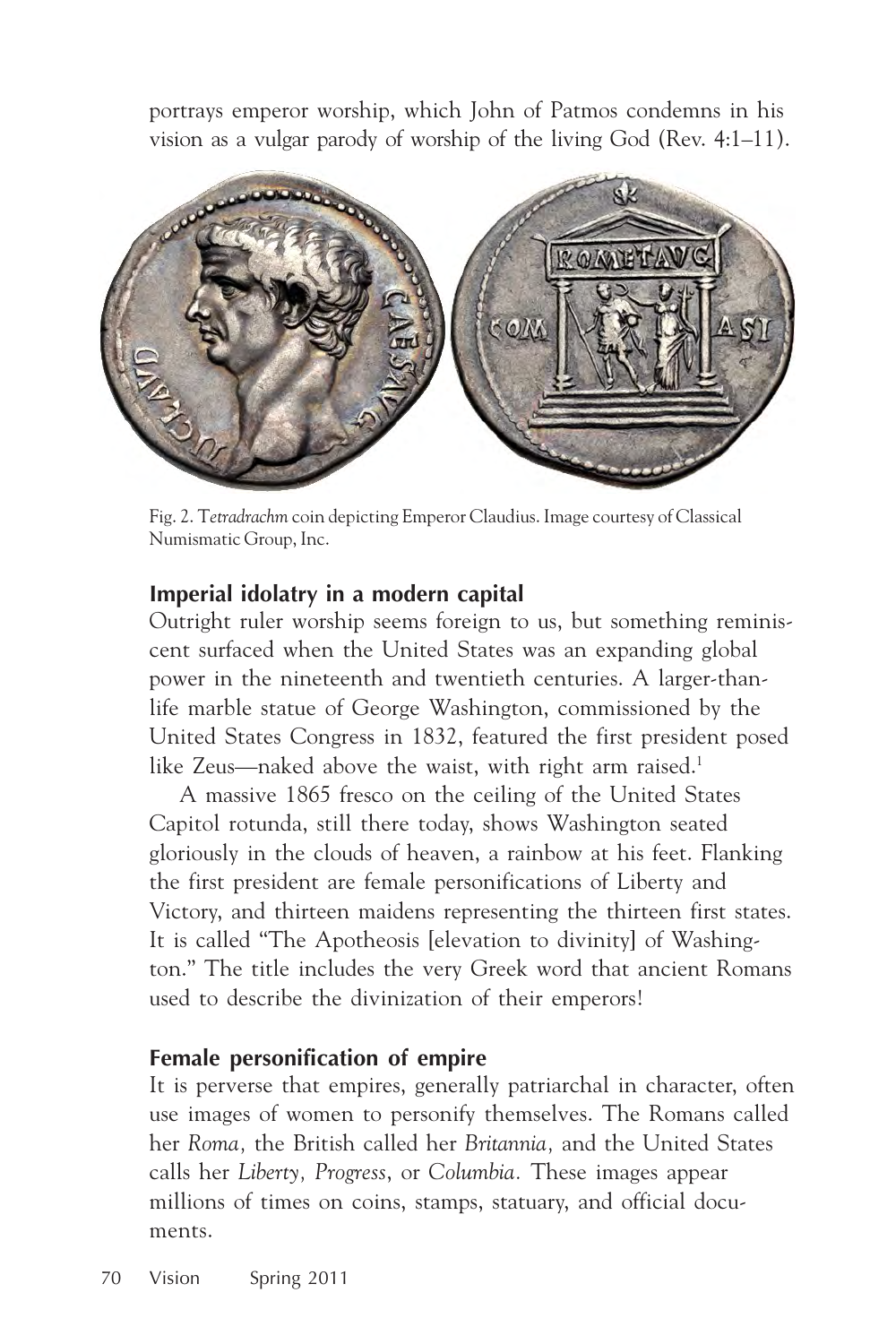One of the most widely distributed artistic images of nineteenth-century America was the 1872 painting *American Progress,* by New York artist John Gast. The original is small (13 x 17 inches), but its symbolism made a huge impact on the American psyche. Lithographer George Crofutt added explanatory notes to his countless reproductions of the painting (see fig. 3). He said the "beautiful and charming Female" on the print "is floating westward through the air bearing on her forehead the 'Star of Empire.' On the right of the picture is a city, steamships, manufactories, schools and churches over which beams of light are streaming and filling the air—indicative of civilization."



Fig. 3. A lithograph by George Crofutt, based on the painting *American Progress,* by John Gast (1872). This image is in the public domain.

To the west, Crofutt added, all is "darkness, waste and confusion." From the east come railroads, wagons, hunters, gold seekers, pony express, and immigrants. Fleeing from Progress are "Indians, buffaloes, wild horses, bears, and other game, moving Westward, ever Westward, the Indians with their squaws . . . [who] turn their despairing faces" as they "flee the wondrous vision. The 'Star' is too much for them."2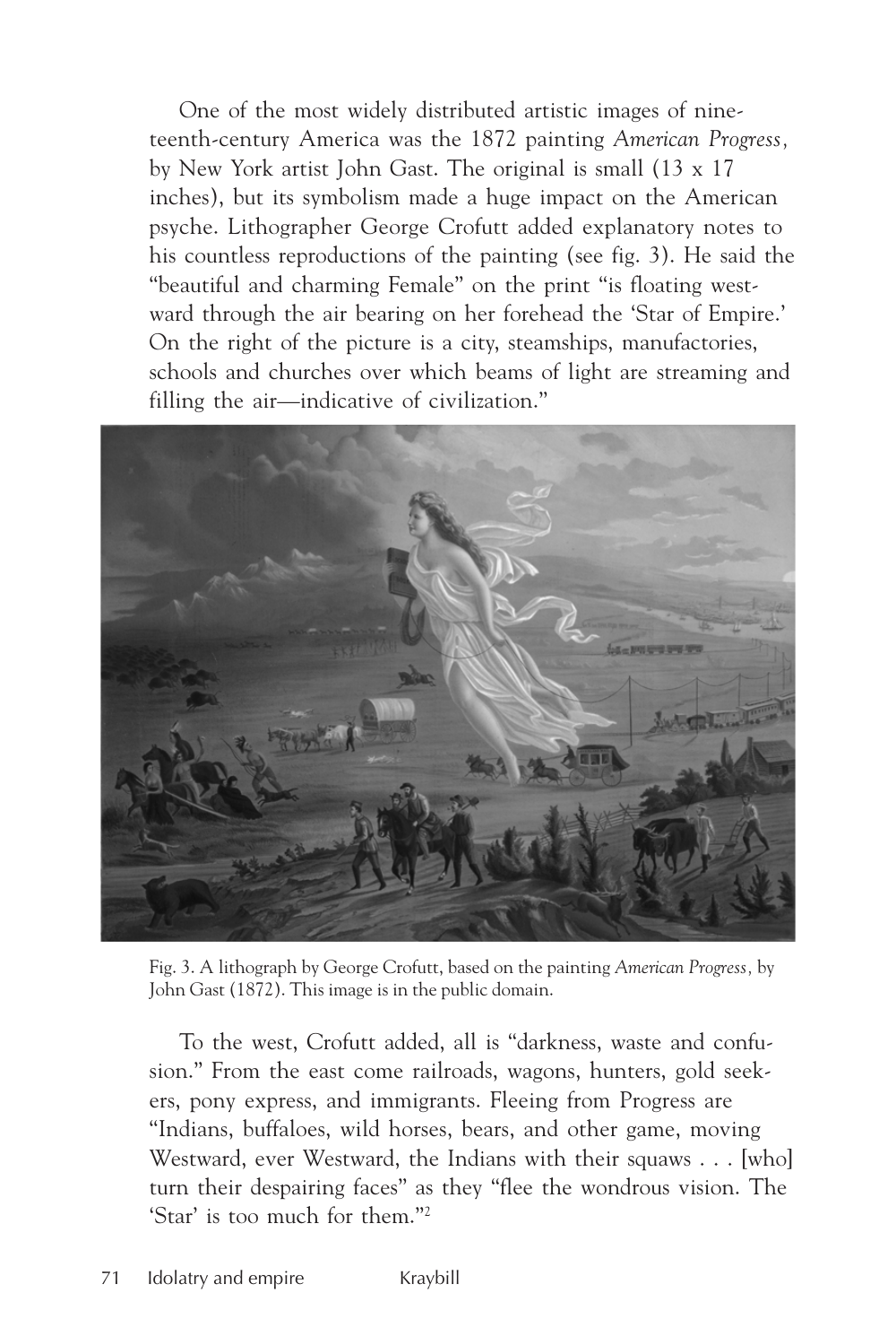It is unlikely that John Gast ever saw the coin of Octavian (fig. 1), but the similarity between the Roman image of Victory and the American image of Progress is striking. Imperial power is a triumphant female striding across the globe, head high, skirt blowing in the breeze. She carries a schoolbook and represents enlightenment. She symbolizes Manifest Destiny, the political doctrine that God ordained (European) American colonists to conquer and exploit the continent from sea to sea.<sup>3</sup>

## **Babylon as epithet of loathing**

The name *Babylon*—once denoting a city at the heart of the vast empire that ravaged Jerusalem in Jeremiah's day—became an epithet of loathing that John and other Jewish or Christian radicals hurled against ancient Rome.4 In John's appropriation of the label, Rome became a "great whore" with whom "the kings of the earth have committed fornication, and with the wine of whose fornication the inhabitants of the earth have become drunk" (Rev. 17:1–2).

A kind of globalization and business boom occurred in the ancient world as Rome imposed a unified monetary system on a vast region, suppressed piracy, and built roads. Elites in many subject nations acquired wealth and status by aligning themselves with Roma (Rome) and her "divine" emperors, a network of allegiance that John calls "fornication."

# **Economic agenda of empires**

Empires always have vested economic interests, and Revelation links those closely to idolatry. Given the fact that emperor worship pervaded trade guilds and merchant associations throughout the Roman world, this is not surprising. Merchants and entrepreneurs had to wear the "mark of the beast" (participate in emperor worship) in order to be able to "buy or sell" (Rev. 13:17). A modern equivalent might be tacit approval of the "war on terrorism" by corporations that massively participate in the Iraq and Afghanistan wars. Countless Canadians and Americans are part of this endeavor through mutual funds invested in such companies.

When Americans invaded Iraq in 2003, they literally built a military base on top of archeological ruins of Nebuchadnezzar's old imperial capital.5 Did the soldiers digging trenches through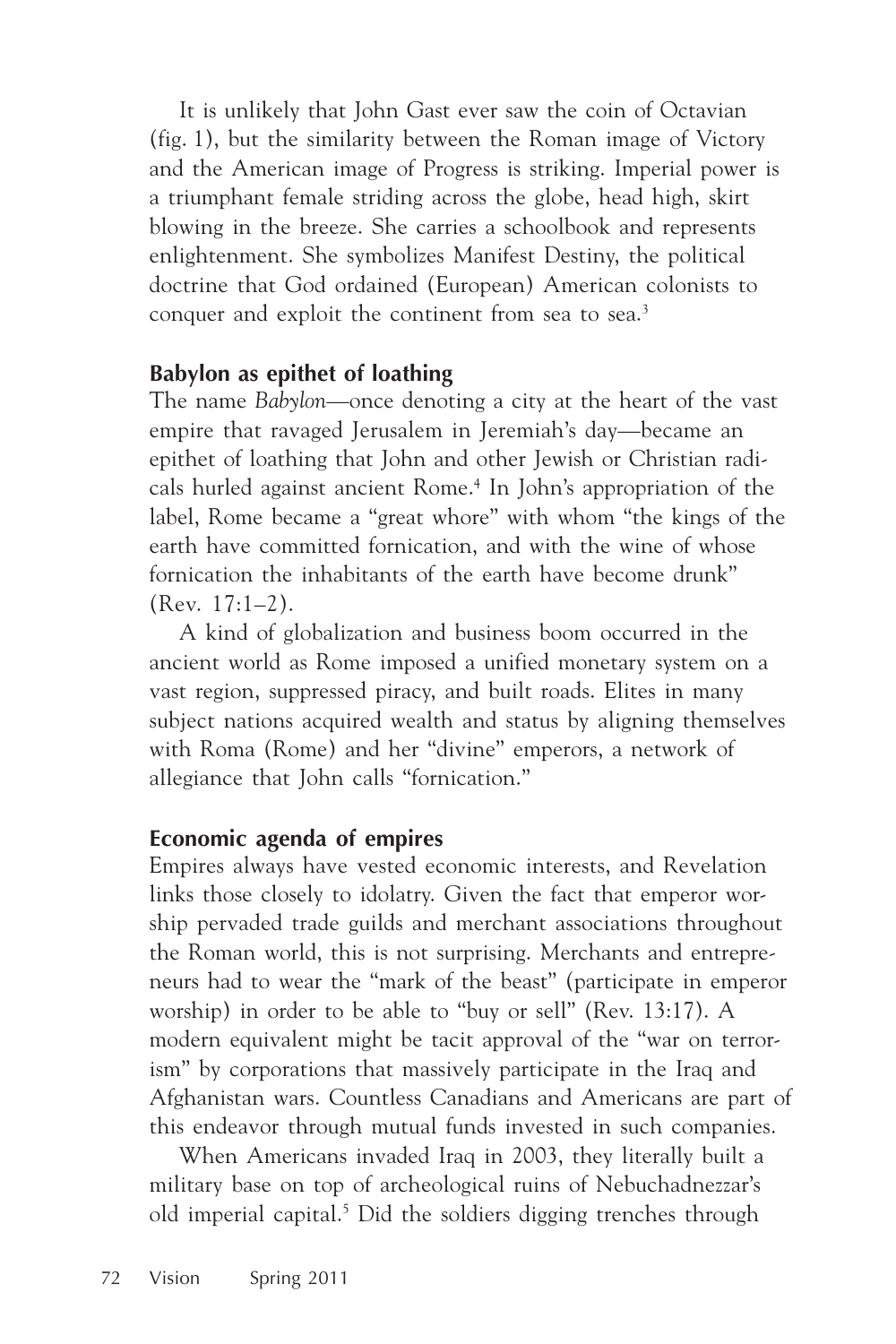those archeological ruins consider how the location of their military base represented modern empire aligning with the idolatry and hubris of ancient Babylon (Ps. 137) and Rome (Rev. 18)? If John of Patmos were listing the booty of empire today (see 18:11–13), he certainly would include petroleum!

## **Powerful rituals in worship today**

Christian worship needs to include powerful rituals of allegiance to God and the Lamb to counter the constant lure and booty of empire. Most residents of the United States and Canada benefit from economic imbalances that tilt the scales of international commerce in favor of wealthy nations. European nations and the United States once colonized other parts of the world by direct rule. Now they often find it preferable simply to siphon off natural resources of weaker nations through diplomatic pressure or economic incentives to local elites.

The resulting injustices include poverty-level wages for millions of workers in the two-thirds world, trade agreements that favor North American exports of agricultural products, and "foreign aid" that is largely military in nature. The American empire conducts business with a veiled fist, putting faith in a defense budget that is 46.5 percent of *global* arms spending*.*<sup>6</sup> Canadians cannot wash their hands of this idolatry by claiming to be a demographically small nation with a modest military budget. Canadian prosperity and national security are inextricably linked to the imperial neighbor to the south.

## **Use and misuse of Revelation imagery**

Revelation calls the Roman empire a beast, and exposes the hubris and violence of the "great city that rules over the kings of the earth" (17:18). John's vision offers a counternarrative of salvation that culminates in a just society where God and the Lamb reign. The new Jerusalem (Rev. 21, 22) is not a pie-in-thesky ideal of where we go when we die. It is a tangible matrix of relationships and allegiances, a new community of justice and *shalom* that God is bringing into being today. Christians already have citizenship in this city, living by the example and teaching of the Lamb who someday will complete the restoration of our world.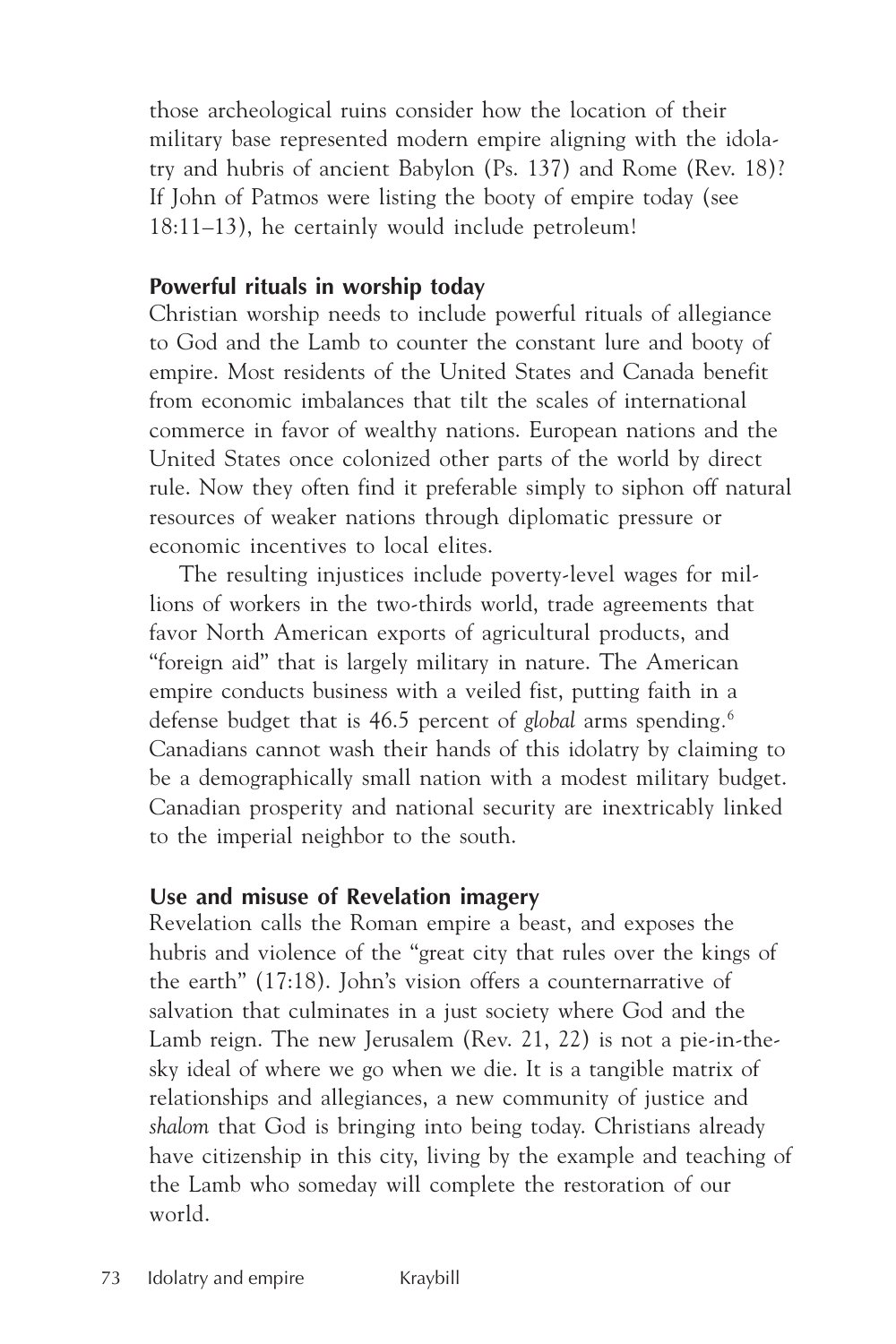Iconography and liturgy from Revelation appropriately have influenced Western Christian worship, as in Edward Perronet's hymn: "All hail the power of Jesus' name! Let angels prostrate fall . . . Bring forth the royal diadem, and crown him . . . Lord of all."

**Christians need to celebrate Jesus the Lamb as Lord** *of all,* **not as a patron deity of our national or class interests. Allegiance to the God made known in Christ must supersede and sometimes oppose political currents in surrounding culture.**

But sometimes imagery or texts from Revelation get co-opted by empire, incorporated into militaristic songs, patriotic jingo, or partisan politics.7 The *Left Behind* books and movies warped the message of Revelation into Christian triumphalism, with believers carrying automatic weapons and the Antichrist masquerading as a pacifist.

Christians need to counter such misuse of scripture by celebrating Jesus the Lamb as Lord *of all,* not as a patron deity of our national or class interests. Allegiance to the God made known in Christ must supersede and sometimes oppose political currents in

surrounding culture. The governing motif for allegiance in Revelation is a Lamb who has won victory through suffering, death, and resurrection.

## **Salvation belongs to God**

Revelation assumes that Christians may suffer, even endure martyrdom. But "salvation belongs to God . . ., and to the Lamb" (Rev. 7:10), not to human political machinations or ideology. Mennonites are not immune to a kind of idolatry that puts pacifism or activism at the center of our lives rather than God and the Lamb. Whenever we are tempted to give our highest allegiance to anything less than God, we need to hear the rebuke John himself received twice: "You must not do that! . . . Worship God!" (Rev. 19:10; 22:9).

A faithful response to the ideology of empire is not another ideology but *relationship* with the Lamb who has triumphed over sin, death, and empire. That relationship unfolds in worship, active discipleship, and faithful witness. Radical allegiance to Christ that transforms our economic, political, and social priorities should be celebrated at baptism. Eucharist is an opportunity for God's strategy of suffering love in Christ to turn us away from